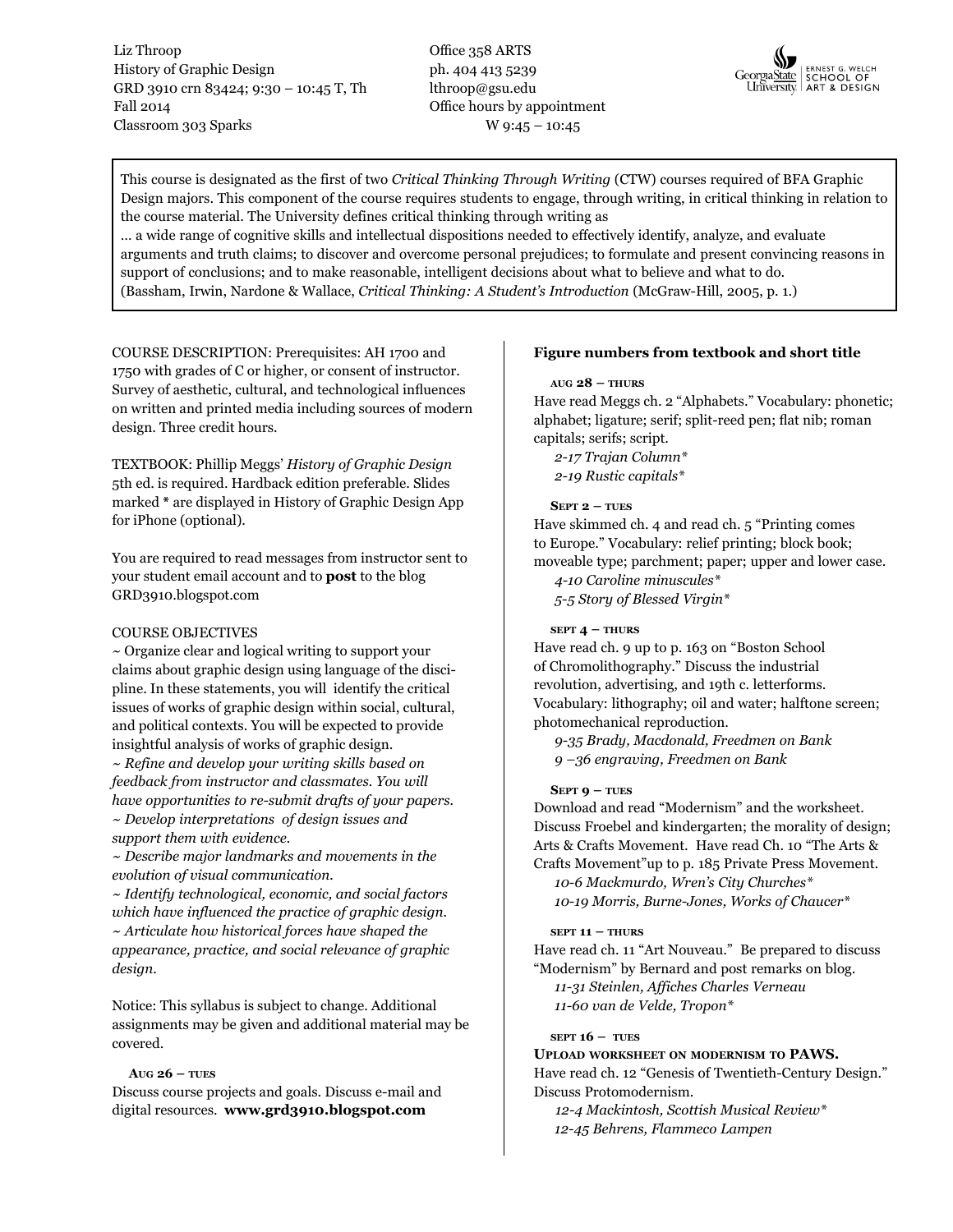*p. 2 of 4* **History of Graphic Design**  *Fall 2014*

**sept 18 – thurs**

Have read ch. 14 "Pictorial Modernism" up to p. 289, "Postcubist Pictorial Modernism." Discuss propaganda, Plakatstil.

*14-42 Beggarstaffs, poster for Harper's\* 14-8 Bernhard, Priester Matches\**

### **sept 23 – tues**

For class, have read ch. 13 "The Influence of Modern Art" up to p. 270 Surrealism. Discuss cubism, futurism, abstraction.

*13-8 Marinetti, Zang Tumb Tumb 13-23 Depero, Depero Futurista\* 13-39 Heartfield, Bourgeois Press\**

## **sept 25 – thurs**

Have read ch. 15 "A New Language of Form." Discuss constructivism; de stijl.

*15-9 Lissitzky, Beat the Whites\* 15-42 van Doesburg, Moholy-Nagy, Basic Concepts\**

#### **Sept 30 – tues**

Review all material to date, including Meggs, Barnard, blog remarks, and lecture notes.

 $OCT 2 - THURS$ **Test**

**oct 7 – tues** Have read rest of ch. 14 "Pictorial Modernism," pp. 289 to end of chapter. Discuss art deco, streamlining. *14-50 Cassandre, L'Intransigeant 14-58 Cassandre, Peignot* 

#### **oct 9 – thurs**

**Upload Project 1 to PAWS.** Have read ch. 16 "The Bauhaus & New Typography." Independent Voices … Discuss purism; plasticism; formalism. *16-20 Bayer, universal alphabet*

*16-32 Tschichold, Die Hose 16-39 Renner, Futura\* 16-61 Matter, Swiss tourism\**

#### **oct 14 – tues**

**Oct. 14 is last day to receive "W."** Discuss Beck, Neurath, and information design. *16-42 Neurath, Social Stratification\* 16-43 Beck, map of London Underground*

#### **oct 16 – Thurs**

Have read ch. 18 "The International Typographic Style." Discuss phototypography, objectivity, legibility, Swiss Modernism. Download "Mediating Messages" and worksheet.

*18-25 Hofmann, Herman Miller\* 18-34 Müller Brockmann, Musica Viva* 

#### **oct 21 – tues**

Have read Yavuz's "Mediating Messages" to discuss in class. Begin second CTW project.

#### **oct 23 – thurs**

**Upload worksheet on "Mediating Messages"** by beginning of class. Have read ch. 17 "The Modern Movement in America." *17-6 Beall, Pioneers in Peoria\**

#### **oct 28 – tues**

Have read ch. 19 "The New York School" Discuss The Big Idea; visual puns; art direction.

*19-4 Rand, Thoughts on Design\* 19-37 Wolf, Americanization of Paris* 

**oct 30 – thurs** *19-47 Krone, Koenig for DDB, Think Small 19-69 Lois + Fischer, Muhammad Ali\**

**Nov 04 – tues** Have read ch. 20 "Corporate Identity and Visual Systems." *20-7 Olden, Emancipation Proclamation*

*20-43 Cook and Shanosky, signage symbols*

#### **Nov 06 – thurs**

Have read ch. 21 "The Conceptual Image." Polish posters. *21-5 Tomaszewski, Marie and Napoleon 21-13 Cieslewicz, Vertigo\**

## **Nov 11– tues**

**Upload Project 2** (images and text) to PAWS. Psychedelic posters; activist graphics. *21-19 Glaser, Dylan\* 21-45 Moscoso, Chambers Brothers\**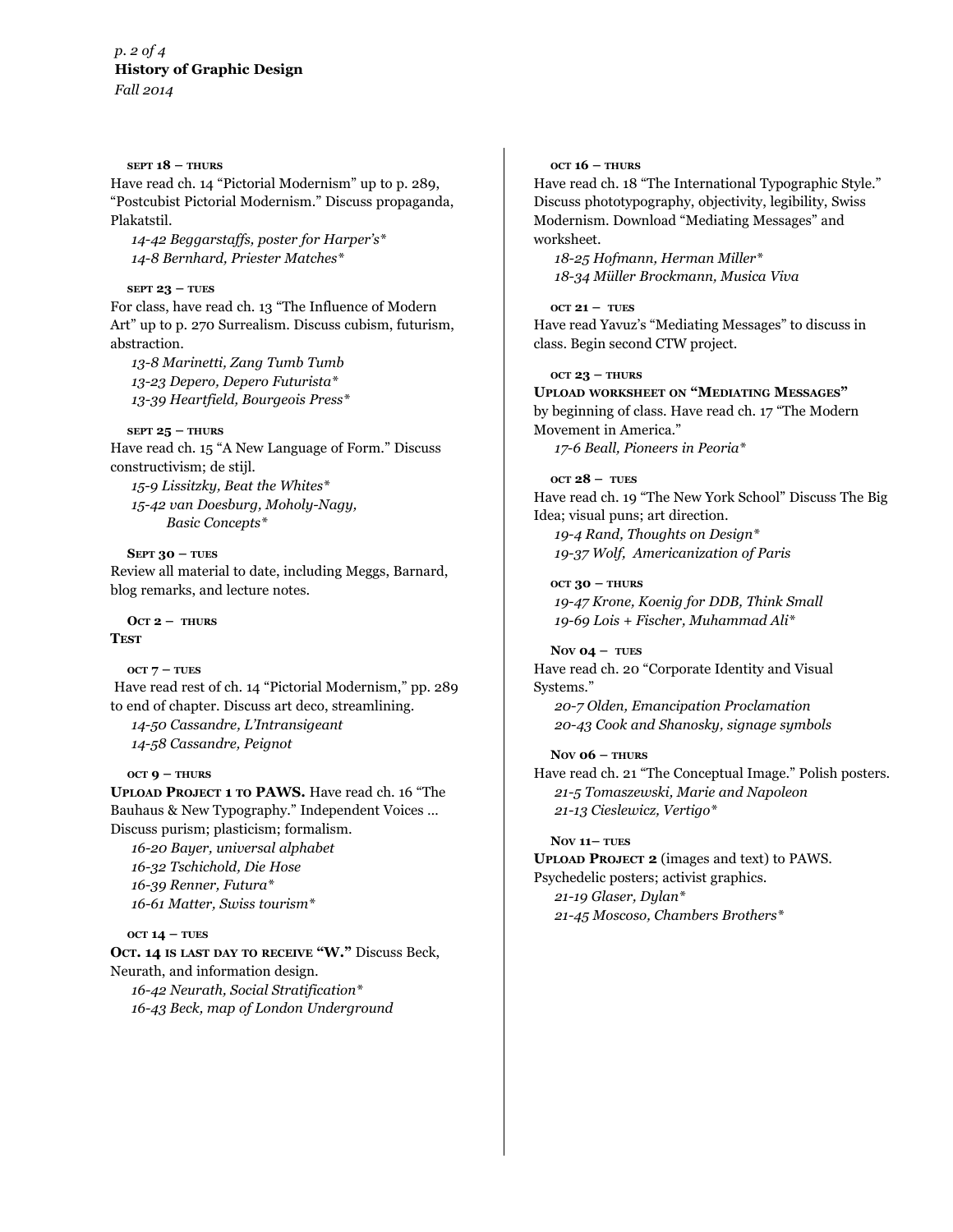# *p. 3 of 4* **History of Graphic Design** *Fall 2014*

**nov 13 – thurs** Student presentations

## **nov 18 – tues**

Have read ch. 22, "Postmodern Design." *22-37 Scher, poster for CBS Records\* 22-50 Anderson Archive\**

**nov 20 – thurs** Student presentations

**Nov 25, 27 – break**

#### $\text{DEC 2}$  –  $\text{TUES}$

Have read ch. 24, "Digital Revolution." Discuss postmodernism. **Last day to turn in revisions to CTW projects.** 

*22-52 Brody, Contents page logos 23-26 Yokoo, Koshimaki Osen 24-30 Carter, Walker typeface*

## **dec 4 – thurs**

Review Meggs, readings, presentations, and lectures; receive take-home test.

#### $\text{DEC }$ **9 – TUES**

**Turn in Test 2** by 5:00 pm to Liz Throop's mailbox in Art + Design office, ARTS117.

## **GRADING FORMULA**

| Participation                                    | 10%         | $98 - 100$ A+ |   |
|--------------------------------------------------|-------------|---------------|---|
| Worksheet 1                                      | 05          | $93 - 97$ A   |   |
| Worksheet 1                                      | 05          | $90 - 92$ A-  |   |
| Test $1^*$                                       | 20          | $87 - 89$ B+  |   |
| Test 2                                           | 20          | $83 - 86$ B   |   |
| CTW Project 1                                    | 20          | $80 - 82$ B-  |   |
| CTW Project 2                                    | 20          | $77 - 79$ C+  |   |
| *Students unable to attend the first             | $70 - 76$ C |               |   |
| test will be given a substitute test.<br>60 - 69 |             |               | D |
|                                                  |             | below 60 F    |   |

Participation involves paying attention to lectures, asking questions, and taking part in class discussions. It also involves posting on the class blog and turning in drafts of papers.

Test 1 is 20 short-answer questions and two 10-point essays for 40 possible points. Test 2 is four 10-point essay questions.

Writing projects are scored using a rubric: 17 - 20 points = A;  $13 - 16$  points = B;  $8 - 12$  points = C;  $5 - 7$  points = D, o -4 points = F. Criteria for evaluation are thesis, complexity, research, writing craft, and synthesis.

| Aug $26$ |    |    | 28 Discuss projects and goals; Alphabets and writing<br>systems.                        |
|----------|----|----|-----------------------------------------------------------------------------------------|
| Sep 02   |    |    | 04 Wood type; Printing; chromolithography;<br>photography.                              |
|          | 09 | 11 | Arts & Crafts; art nouveau; discuss Modernism<br>by Barnard                             |
|          | 16 | 18 | Upload worksheet on modernism. Protomodernism;<br>Pictorial modernism.                  |
|          | 23 | 25 | Futurism; Dada; Constructivism;<br>de Stijl.                                            |
|          | 30 |    | 02 Review; test.                                                                        |
| Oct 07   |    |    | 09 Cassandre; Bauhaus; new typography.<br>Turn in Project 1.                            |
|          | 14 | 16 | Information design; international style. Begin<br>"Mediating Messages."                 |
|          | 21 | 23 | Mediating Messages discussion; Modernism in US;<br>Upload worksheet for second project. |
|          | 28 |    | 30 NY School; The Big Idea.                                                             |
| Nov 04   |    | 06 | Corporate identity; Polish posters.                                                     |
|          | 11 | 13 | Upload Project 2; Pushpin Group; Psychedelic<br>posters; student presentations.         |
|          | 18 | 20 | Postmodernism; student presentations.                                                   |
|          | 25 | 27 | <b>Break</b>                                                                            |
| Dec 02   |    |    | 04 Postmodernism; review; receive take-home test.                                       |
|          | 09 |    | Turn in any revised papers. No class.<br>Turn in Test 2 by 5 pm Tuesday.                |

The course syllabus provides a general plan for the course; deviations may be necessary. ¶ Your constructive assessment of this course plays an indispensable role in shaping education at Georgia State. Upon completing this course, please take time to fill out the online course evaluation. ¶ Students who wish to request accommodation for disability should do so by registering with the Office of Disability Services. Students may only be accommodated upon issuance by the Office of Disability Services of a signed Accommodation Plan and are responsible for showing that plan to instructors of all classes in which accommodation is sought.